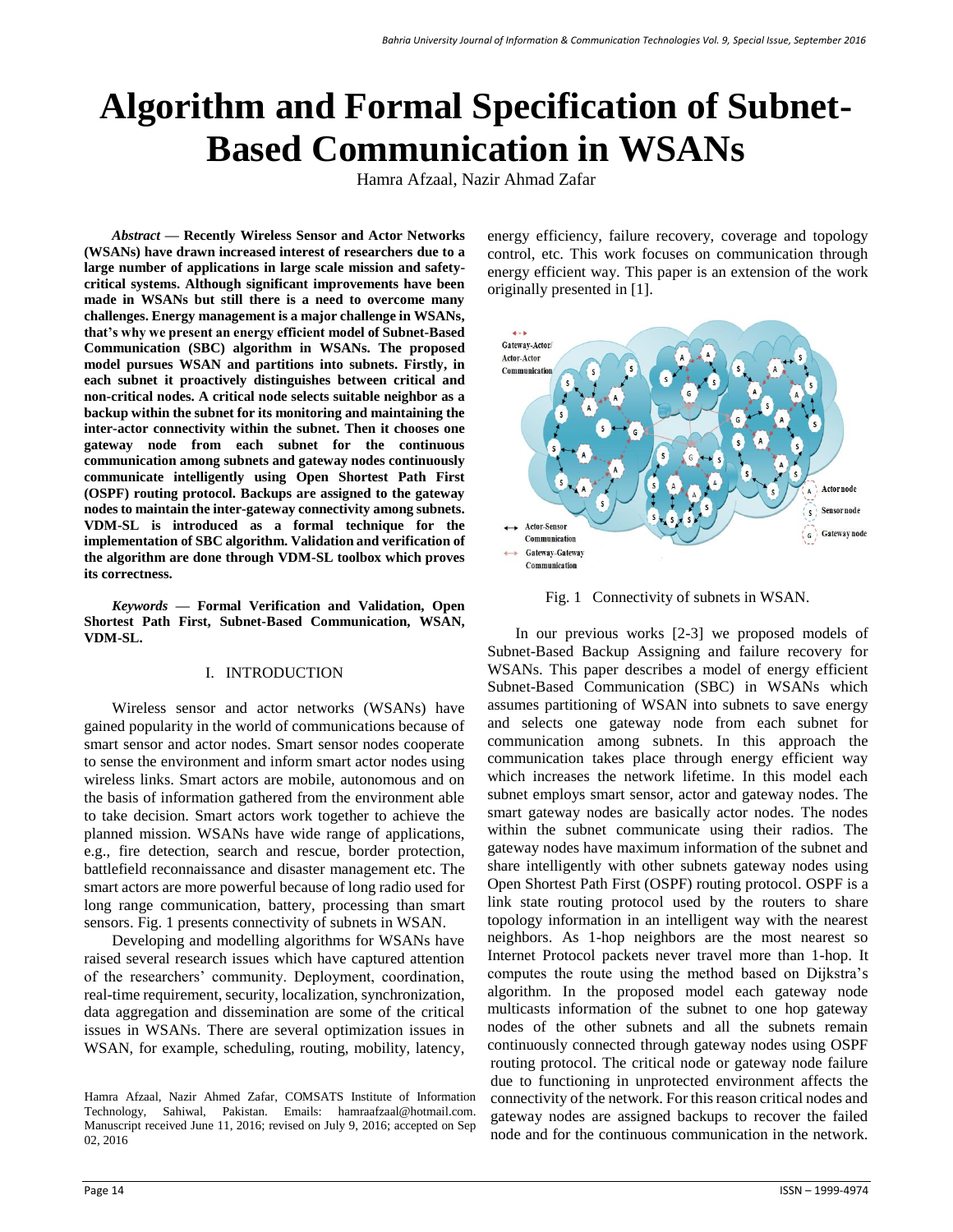This model is different from the previous proposed models [2- 3] as nodes are smart and communicate in a different way.

Most of the existing work on modeling WSANs is based on simulation techniques which have some disadvantages, for example, these techniques cannot guarantee about the correctness of the model because simulations are performed for limited number of inputs but the formal approaches are effective for proving the correctness of the model. Therefore formal methods based technique is used for the SBC algorithm proposed in this paper for the validation and verification. Formal methods are basically mathematicsbased techniques, which have roots in discrete mathematics and are employed for the specification of properties of software and hardware systems [4]. Even though, formal methods are tremendously used for the verification and validation of safety-critical [5-6] and mission-critical systems such as air traffic control, missile control systems and railway interlocking system etc., but still there is a need to pay attention on the use formal techniques for verification and validation of algorithms in WSANs. The objective of our work is to present energy efficient model.

The main contribution in this work is that we have used graph theory for effective modeling of WSANs as graph theory is very useful for modeling of networks. The subnetbased approach is used in this work which is energy efficient as the whole computation and processing takes place at subnet level. We have proposed the Subnet-Based Communication (SBC) algorithm for the intelligent communication among subnets. The graph based model and algorithm is transformed into an equivalent formal specification using formal specification language, i.e., VDM-SL to prove its correctness. Moreover formal methods are used to overcome the limitations of simulations. For example, simulations lacks in proving correctness of an algorithm but are useful only for the performance analysis of non-functional properties of a system. The proposed algorithm is verified, validated and analyzed through existing techniques in VDM-SL Toolbox.

The rest of the paper is organized as follows. In Section II system model and problem statement is described. In Section III the related work is discussed. Section IV describes the proposed algorithm in detail. Section V presents the formal specification of the proposed algorithm. Finally conclusion of the paper is described in Section VI.

#### II. SYSTEM MODEL AND PROBLEM STATEMENT

SBC is applicative to WSANs as partitioning in WSAN into subnets is assumed in this approach. This approach is energy efficient as it selects one gateway node from each subnet for communication among subnets which requires less computation and less processing. The WSANs employ smart sensor and actor nodes. The smart nodes have a processing unit with a RAM, a program memory, power supply and a wireless transceiver. The smart actor nodes are more powerful as they have more processing ability, memory and wireless communication. The subnets of WSAN also employ smart sensor and actor nodes. Each subnet consists of smart gateway nodes. The smart gateway nodes are actually smart actor nodes, most powerful in terms of battery and are centered for

communication among subnets. In our work, we assume smart sensor nodes and actor nodes are randomly placed in an area of interest. The smart actors discover each other after deployment and form inter-actor communication links within the subnets and the gateway nodes form inter-gateway communication links among subnets as shown in Fig. 2. Communication takes place within the subnet through radios.



Fig. 2 Representation of Scenario.

The communication range that the smart actor has is the maximum Euclidean distance that its radio can reach. The communication range of a smart actor is assumed to be longer than that of a smart sensor. The gateway node intelligently discovers other subnets gateway nodes using OSPF routing protocol. One gateway node communicate with all the 1-hop neighbor gateway nodes and the 1-hop neighbor gateway nodes communicate with the next 1-hop neighbor gateway nodes and in this way the process is continued. Node failure effect on connectivity of the network depends on the location of a node in the network. Leaf node failure or non-critical node failure within the subnet, e.g., N4, has no effect on the inter-actor connectivity whereas failure of critical node in the subnet, e.g., N5, divides the subnet into disjoint segments. The gateway node failure, e.g., N19, effects inter-gateway connectivity and disconnects the subnet with other subnets. For this reason we propose Subnet-Based Communication (SBC) algorithm which uses localized information to distinguish between critical and non-critical nodes in each subnet. A critical node selects a suitable neighbor as a backup to recover the failed node. A gateway node also selects an appropriate neighbor for backup from the same subnet to recover the failed gateway and for continuous communication among subnets. The communication among subnets takes place through gateway nodes using OSPF routing protocol. The smart sensor, actor and gateway are used interchangeably with sensor, actor and gateway afterward respectively.

# III. RELATED WORK

In recent years the interest of researchers have increased in WSANs and because of their increased interest a lot of open research challenges for coordination and communication between sensors and actors are introduced [7]. Maintaining connectivity and energy efficiency are major problems in WSANs. The focus of existing connectivity restoration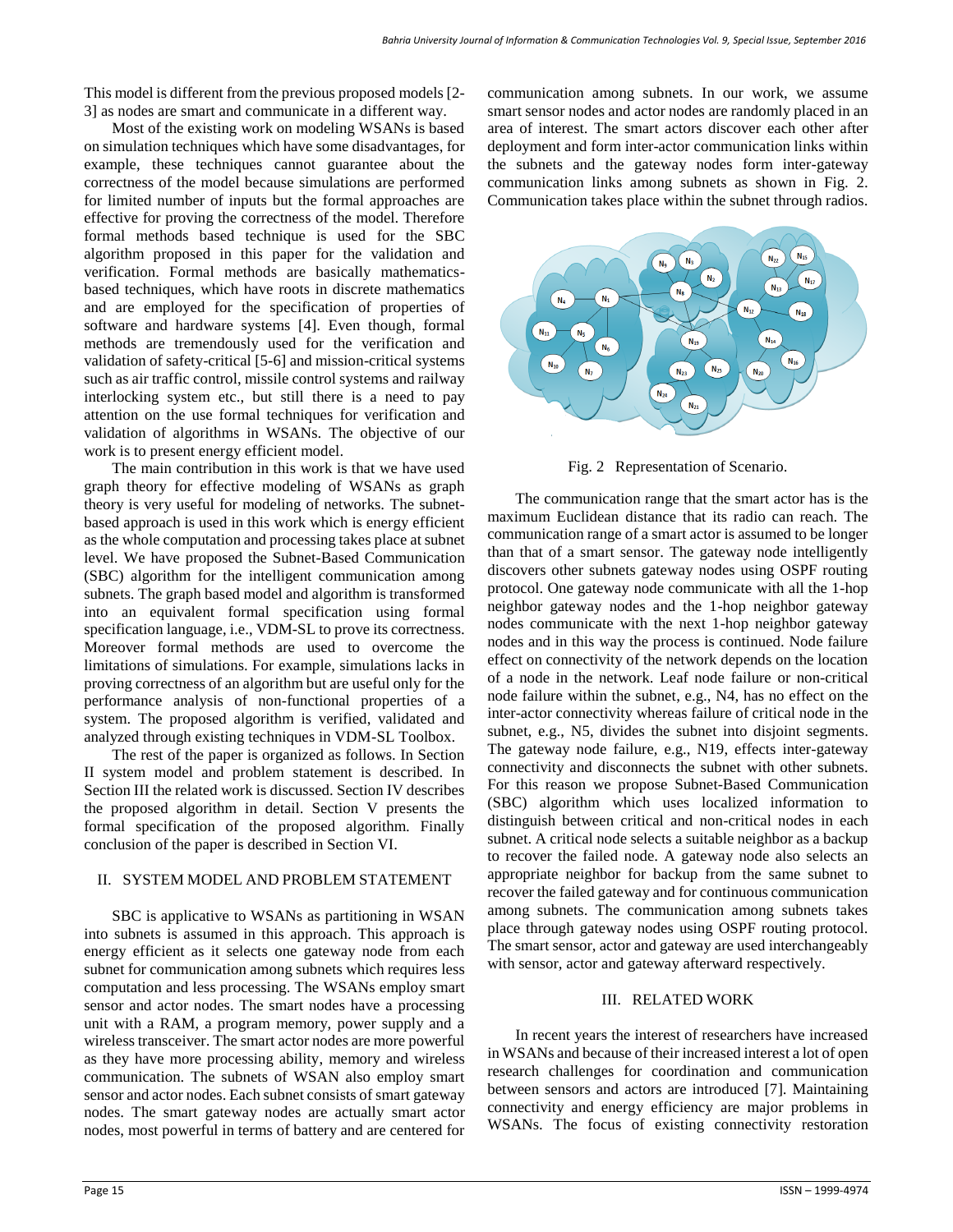schemes is to maintain inter-actor connectivity [8-9]. These techniques recover inter-actor connectivity in case of critical node failure with minimum overhead. Unlike these techniques our proposed technique focuses on the recovery of both inter-actor and inter-gateway connectivity which requires minimum overhead. For tolerance of fault various models are presented for WSANs [9-10], e.g., the model for fault tolerance is described in [10], which is achieved by redundancy. Routing protocols are basically of three types [11], i.e., Distance-vector routing protocols (e.g., RIP), Linkstate routing protocols (e.g., OSPF), hybrid routing protocols (e.g., EIGRP). OSPF was used for the wired networks. Previously it was also used for the wireless sensor networks [11] but we have employed it for the wireless sensor and actor networks. Clustering is an energy efficient approach. The model for intelligent mobility of actors that uses clusters information is described in [12]. Clustering algorithms survey for wireless sensor networks is provided in [13]. Cluster-based routing schemes are discussed in [14]. Unlike these we have presented a subnet-based communication model in WSANs which employs gateway nodes for the intelligent communication among subnets.

Formal methods are basically mathematics-based techniques, have roots in discrete mathematics, and are employed for the specification of properties of software and hardware systems [4] and tremendously used for the safety critical systems [5-6]. Some researchers recently focus on the application of formal methods in WSANs [1-3, 9, 15-17]. In [9, 15], the authors used Z notation for formal verification. Formal validation is done through simulations and analysis is done using Z Eves tool. Z notation is used for analyzing complex systems at abstract level. In [1-3, 16-17], VDM-SL is used for formal specification of the algorithms in WSANs. VDM-SL is also employed for MAHSNs in [18]. Unlike [9, 15], but like [1-3, 16-17], VDM-SL is used in this paper as a formal specification language for the detailed level analysis of WSANs. VDM-SL specification uses data types for static modeling and operations for dynamic modeling. Invariants are defined for static modeling and pre and post conditions for dynamic modeling. VDM-SL uses several constructs e.g., sets, sequences, composite objects and maplets. We have done static modeling in the proposed algorithm using VDM-SL. Formal validation and verification is done using VDM-SL toolbox. Formal verification of algorithm proposed for MAHSNs is described using Z notation in [19] and the algorithm is validated through simulation technique.

## IV. SUBNET-BASED COMMUNICATION IN W

Subnet-Based Communication (SBC) algorithm in WSANs which is energy efficient is proposed in this work. It is energy efficient as it assumes partitioning of network into subnets and selects one gateway node from each subnet for the connectivity of subnets which increases the network lifetime. Each gateway actor chooses an appropriate neighbor from the same subnet as a backup to recover the failed gateway node and for the continuous communication among subnets. For intelligent communication among subnets gateway actors are selected from each subnet and gateway

nodes use their radios for communication and communicate intelligently using OSPF routing protocol. In all the subnets the nodes use radios of different ranges for communication. In each subnet the SBC proactively distinguishes between critical and non-critical actors using localized information. Each critical actor selects an appropriate neighbor within the subnet as a backup for its monitoring and to recover the failed critical actor. In Fig. 3 pseudo code of the SBC algorithm is presented. The backup for the critical actor is selected in each subnet on the basis of power, neighbor actor status, actor degree and distance. The gateway actor or backup of gateway actor is selected in each subnet on the basis of power, degree and distance. The gateway and its backup selection procedure and backup selection procedure for critical actor node is explained below.

#### *A. Gateway Selection*

An actor node is selected as a gateway in a subnet having highest power and highest degree. If more than one candidates appear then least distance actor node from other gateway nodes is selected as a gateway.

## *B. Backup Selection for Gateway*

The gateway node selects the neighbor actor node having highest power, preferably non-critical otherwise critical, and having highest degree as a backup. If more than one candidates appear on the basis of these properties then least distance actor node is selected as a backup.

#### *C. Backup Selection for Actor*

The identified critical actors in a subnet are assigned backup. The backup is selected on the basis of highest power, preferably non-critical otherwise critical, and having highest degree as a backup. If more than one candidates appear on the basis of these properties then least distance actor node is selected as a backup.

- *D. Notations*
- $\bullet$  S = set of sensors
- $A = set of actors$
- $G = set of gateways$
- $SN = (S, A, \{Gi\})$
- NetworkPartitionedIntoSubnets(SN, N) returns network in the form of subnets
- GatewaySelection(G, SN) returns gateway from a subnet
- AssignBackup $(B, A)$  returns backup B of A

SBC algorithm assumes partitioning the WSAN into subnets (line 1). For connectivity among subnets the gateway node is selected from each subnet. The gateway node selection procedure is discussed already. Then to monitor the gateway node in a subnet backup is assigned to each gateway node (line 2-5). Backup assigning to gateway nodes is discussed already. In all the subnets a gateway node in one subnet communicate with 1-hop gateway nodes of other subnets using OSPF routing protocol and multicasts the message to all the 1-hop neighbor subnet gateway nodes (line 6-9). In all the subnets all the nodes communicate using radios of different communication ranges (line 10-12). In all the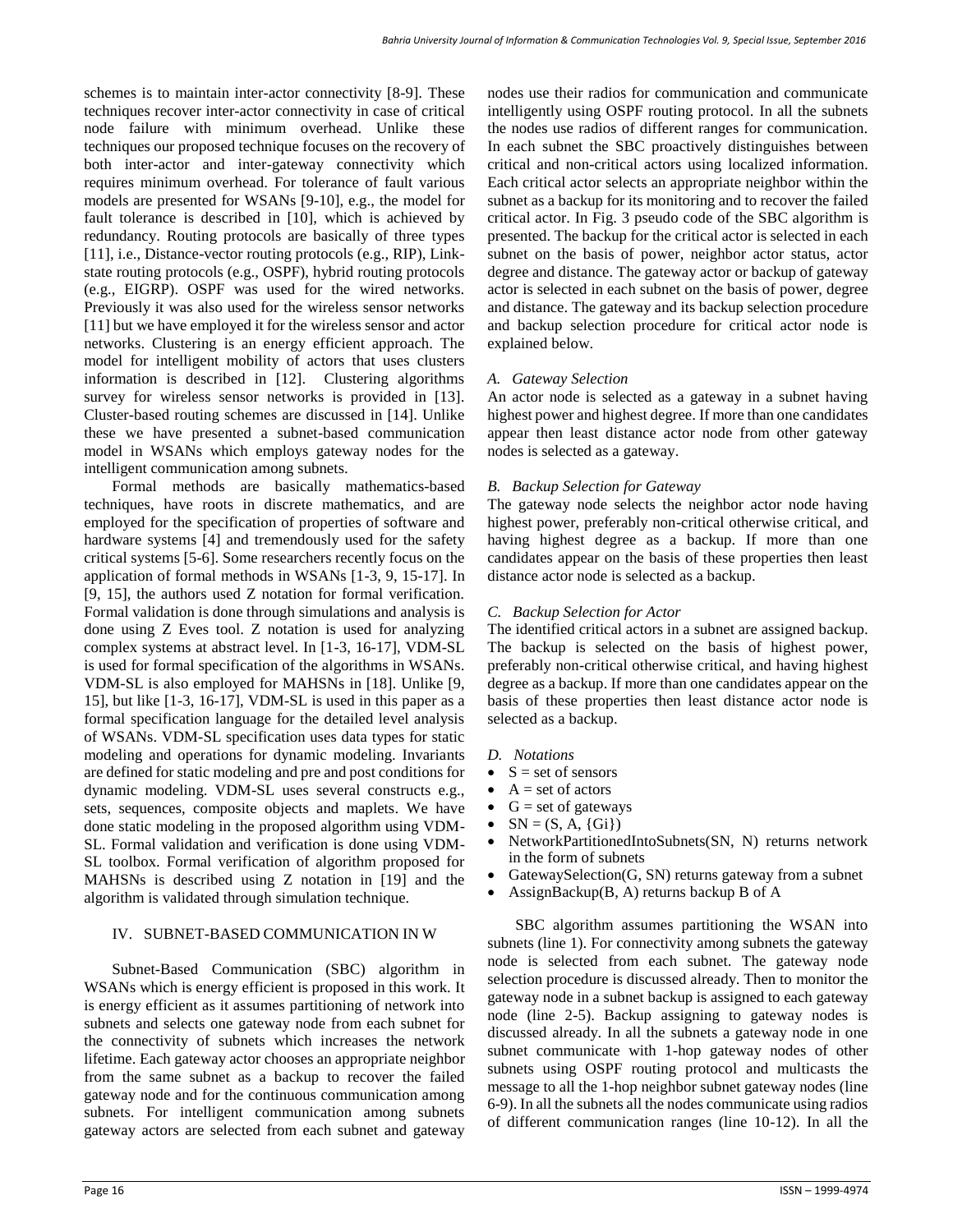subnets critical actors' identification and backup assigning is according to the following procedure. All the actors are described as non-critical initially. Through cut vertex detection procedure, critical and non-critical actors are distinguished. If an actor is critical then it selects a backup (line 13-20). Backup assigning procedure is described already.

Г

| 1.  | NetworkPartitionedIntoSubnets(SN, N)                        |
|-----|-------------------------------------------------------------|
| 2.  | for all subnets $SN_i$ , for $i = 1, 2, \ldots$ m           |
| 3.  | GatewaySelection $(G_i, SN_i)$                              |
| 4.  | AssignBackup $(B, G_i)$                                     |
| 5.  | end for                                                     |
| 6.  | for all subnets $SN_i$ , for $j = 1, 2, \ldots$ m           |
| 7.  | Gateway-GatewayCommunication( $G_i$ , SN <sub>i</sub> , N)  |
| 8.  | Every Gateway communicate with other 1-hop Gateways in      |
|     | other Subnets and multicast the message to 1-hop Gateways   |
|     | using OSPF Routing Protocol                                 |
| 9.  | end for                                                     |
| 10. | for all subnets $SN_i$ , for $j = 1, 2, \ldots$ m           |
| 11. | Sensors S, actors A and gateways G communicate using radios |
|     | of different ranges in subnets                              |
| 12. | end for                                                     |
| 13. | for all subnets $SN_i$ , for $j = 1, 2, $ m                 |
| 14. | CriticalIdentification $(A, SN_i)$                          |
| 15. | Critical-Node $(A) \leq$ FALSE                              |
| 16. | if Neighbors become disconnected without A then             |
| 17. | Critical-Node $(A) \leq TRUE$                               |
| 18. | AssignBackup $(B, A)$                                       |
| 19. | end if                                                      |
| 20. | end for                                                     |

Fig. 3 Pseudo code of SBC algorithm.

#### V. FORMAL SPECIFICATION OF SBC USING VDM-SL

SBC algorithm is implemented using formal specification language, i.e., VDM-SL. The specification is verified, validated and analyzed using VDM-SL toolbox. The WSAN is described as a dynamic graph and is defined as a composite object type *Topology*. It has two fields, i.e., *tnodes* and *tedges*.

types

node = token;

TEdge :: en1 : node en2 : node inv mk\_TEdge(en1, en2) == en1  $\langle$  en2;

Topology :: tnodes : set of node tedges : set of TEdge inv mk  $Topology(tnodes, tedges) ==$ forall eg in set tedges & eg.en1 in set tnodes and eg.en2 in set tnodes and forall nd in set tnodes &

(exists eg in set tedges  $&$  (nd = eg.en1 or nd = eg.en2));

**Invariants:** (1) For every edge there must exists two nodes. (2) For all the nodes that are part of the network there must exists an edge between any two nodes. The isolated node is not the part of the network.

In WSAN, sensor, actor and gateway nodes use radios for communication. Sensors have short range radios than actors. Gateways also have long range radios. Sensor-Sensor Communication is defined by the composite object type *SensorSensorComm* which consists of four fields. The first field *sensor* has type sensor which is the composite object as sensors are used for Sensor-Sensor communication. The second field *tedges* has type set of edge as there should exists an edge between any two sensors that participate in communication. The third field *radio* is used, as sensors communicate using their radios. The fourth field *range* is used as the sensors communicate within the range of radios.

 $\text{Radius} = \langle R1 \rangle \left| \langle R2 \rangle \right| \langle R3 \rangle \left| \langle R4 \rangle \right| \langle R5 \rangle \left| \langle R6 \rangle \right|$  $Range =$  |  $<$  LONG>; SensorSensorComm :: sensor : Sensor tedges : set of TEdge radio : Radios range : Range inv mk SensorSensorComm(sensor, tedges, radio, range)  $==$ forall s1, s2 in set sensor.tnodes & (exists eg in set tedges &  $(s1 = eg.en1$  and  $s2 = eg.en2)$  and

radio =  $\langle R1 \rangle$  =  $\langle$  range =  $\langle$ SHORT $\rangle$ ;

**Invariants:** (1) In Sensor-Sensor communication, for all the sensor nodes that are involved in the communication there exists an edge between them. One sensor node is on one side of the edge and another sensor node is on the other side of the edge. (2) The radio for the Sensor-Sensor communication is R1 that has short range.

Sensor-Actor Communication is defined by the composite object type *SensorActorComm* which consists of five fields. The first field *sensor* has type sensor which is the composite object as sensor is required for Sensor-Actor communication. The second field *actor* has type actor which is the composite object as actor is also required for Sensor-Actor communication. The third field *tedges* has type set of edge as there should exists an edge between sensors and actors that participate in communication. The fourth field *radio* is used as sensors and actors communicate using their radios. The fifth field *range* is used as the sensors and actors communicate within the range of radios.

| SensorActorComm: sensor: Sensor                      |  |  |  |  |  |  |
|------------------------------------------------------|--|--|--|--|--|--|
| actor: Actor                                         |  |  |  |  |  |  |
| tedges : set of TEdge                                |  |  |  |  |  |  |
| radio: Radios                                        |  |  |  |  |  |  |
| range : Range                                        |  |  |  |  |  |  |
| inv mk_SensorActorComm(sensor, actor, tedges, radio, |  |  |  |  |  |  |
| $range) ==$                                          |  |  |  |  |  |  |
| for all s in set sensor those $\&$                   |  |  |  |  |  |  |
| (forall a in set actor.thodes $\&$                   |  |  |  |  |  |  |
|                                                      |  |  |  |  |  |  |

(exists eg in set tedges &

 $(s = eg.en1$  and  $a = eg.en2))$  and

radio =  $\langle R2 \rangle$  =  $\langle$  range =  $\langle$ SHORT $\rangle$ ;

**Invariants:** (1) In Sensor-Actor Communication, for all the sensor and actor nodes that are involved in the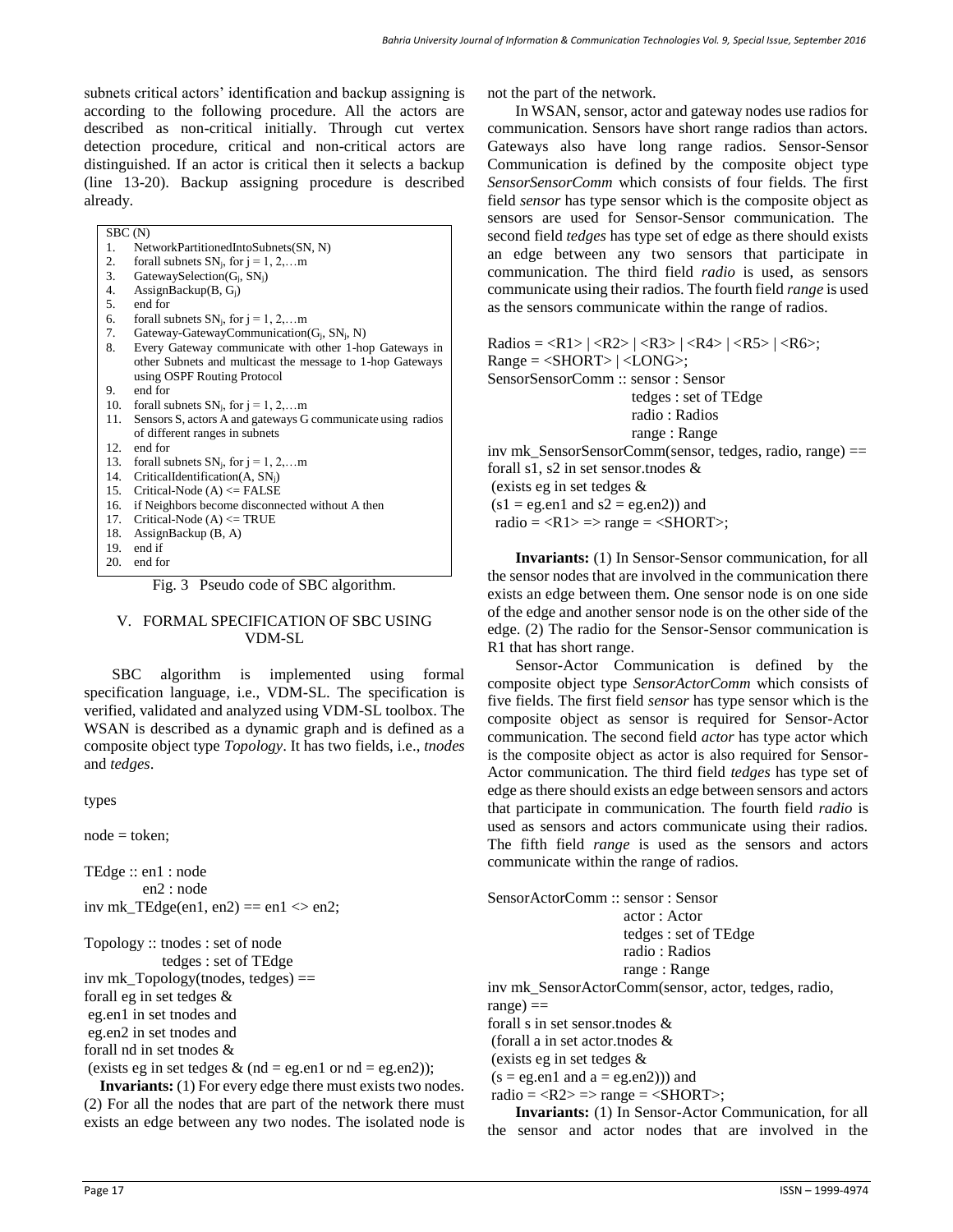communication there exists an edge between them. Sensor node is on one side of the edge and actor node is on the other side of the edge. (2) The radio for the Sensor-Actor communication is R2 that has short range.

Sensor-Gateway Communication is defined by the composite object type *SensorGatewayComm* which consists of five fields. The first field *sensor* has type sensor which is the composite object as sensor is required for Sensor-Gateway communication. The second field *gateway* has type gateway which is also the composite object as gateway is also required for Sensor-Gateway communication. The third field *tedges* has type set of edge as there should exists an edge between sensors and gateways that participate in communication. The fourth field *radio* is used as sensors and gateways communicate using their radios. The fifth field *range* is used as the sensors and gateways communicate within the range of radios.

SensorGatewayComm :: sensor : Sensor gateway : Gateway tedges : set of TEdge radio : Radios range : Range inv mk\_SensorGatewayComm(sensor, gateway, tedges, radio, range)  $==$ forall s in set sensor.tnodes & (forall g in set gateway.tnodes & (exists eg in set tedges &  $(s = eg.en1$  and  $g = eg.en2))$  and radio =  $\langle R3 \rangle$  =  $\langle$  range =  $\langle$ SHORT $\rangle$ ;

**Invariants:** (1) In Sensor-Gateway Communication, for all the sensor and gateway nodes that are involved in the communication there exists an edge between them. Sensor node is on one side of the edge and gateway node is on the other side of the edge. (2) The radio for the Sensor-Gateway communication is R3 that has short range.

Actor-Actor Communication is defined by the composite object type *ActorActorComm* which consists of four fields. The first field *actor* has type actor which is the composite object as actors are required for Actor-Actor communication. The second field *tedges* has type set of edge as there should exists an edge between all actors that participate in communication. The third field *radio* is used as actors communicate using their radios. The forth field *range* is used as actors communicate within the range of radios.

ActorActorComm :: actor : Actor tedges : set of TEdge radio : Radios range : Range inv mk\_ActorActorComm(actor, tedges, radio, range) == forall a1, a2 in set actor.tnodes  $\&$ (exists eg in set tedges &  $(a1 = eg.en1$  and  $a2 = eg.en2)$  and radio =  $\langle R4 \rangle$  =  $\langle$  range =  $\langle LONG \rangle$ ;

**Invariants:** (1) In Actor-Actor communication, for all the actor nodes that are involved in the communication there exists an edge between them. One actor node is on one side of the edge and another actor node is on the other side of the edge. (2) The radio for the Actor-Actor communication is R4 that has long range.

Actor-Gateway Communication is defined by the composite object type *ActorGatewayComm* which consists of five fields. The first field *actor* has type actor which is the composite object as actors are required for Actor-Gateway communication. The second field *gateway* has type gateway which is also the composite object as gateways are also required for Actor-Gateway communication. The third field *tedges* has type set of edge as there should exists an edge between actors and gateways that participate in communication. The fourth field *radio* is used as actors and gateways communicate using their radios. The fifth field *range* is used as the actors and gateways communicate within the range of radios.

ActorGatewayComm :: actor : Actor gateway : Gateway tedges : set of TEdge radio : Radios range : Range inv mk\_ActorGatewayComm(actor, gateway, tedges, radio,  $range) ==$ forall a in set actor.tnodes & (forall g in set gateway.tnodes & (exists eg in set tedges &  $(a = e$ g.en1 and  $g = e$ g.en2)) and radio =  $\langle R5 \rangle$  =  $\langle$  range =  $\langle$  LONG $\rangle$ ;

**Invariants:** (1) In Actor-Gateway communication, for all the actor and gateway nodes that are involved in the communication there exists an edge between them. An actor node is on one side of the edge and a gateway node is on the other side of the edge. (2) The radio for the Actor-Gateway communication is R5 that has long range.

Gateway-Gateway Communication is defined by the composite object type *GatewayGatewayComm* which consists of six fields. The first field *gateway* has type gateway which is the composite object as gateways are required for Gateway-Gateway communication. The second field *tedges* has type set of edge as there should be an edge between all gateways that participate in communication. The third field *radio* is used as gateways communicate using their radios. The fourth field *range* is used as gateways communicate within the range of radios. The fifth field *routingprotocol* that is Open Shortest Path First (OSPF) is used for continuous communication among all gateway nodes. The sixth field *data* records the message that is used to communicate.

GatewayGatewayComm :: gateway : Gateway tedges : set of TEdge radio : Radios range : Range routingprotocol : OpenShortestPathFirst data : Message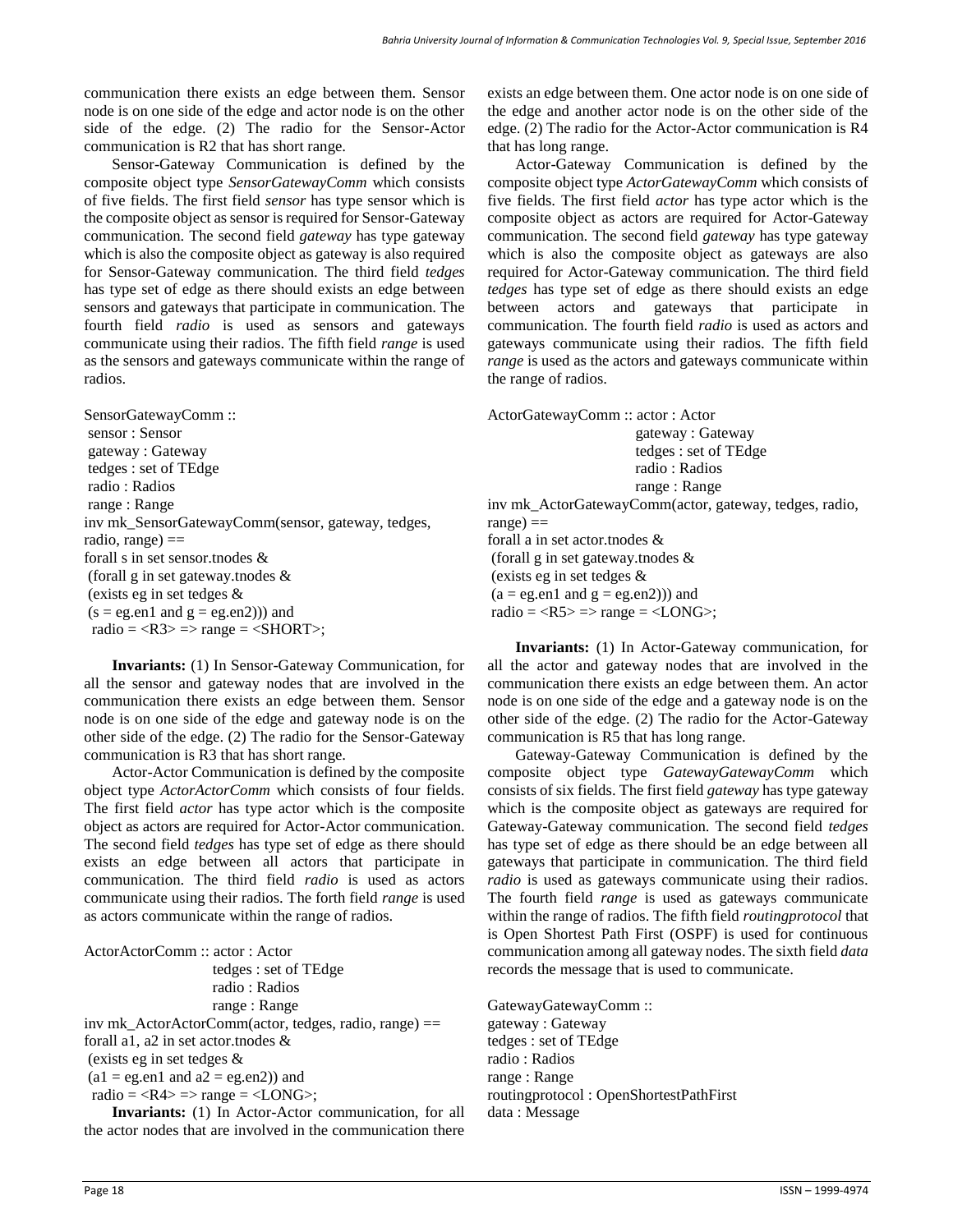inv mk\_GatewayGatewayComm(gateway, tedges, radio, range, routingprotocol, data)  $==$ forall g1,g2 in set gateway.tnodes & (exists eg in set tedges &  $(g1 = eg.en1$  and  $g2 = eg.en2)$  and radio  $=$  <R6 $>$  = > range  $=$  <LONG $>$  and  ${g1}$  = routingprotocol.onehop and  ${g2}$  = routingprotocol.onehop and data = routingprotocol.multicast);

**Invariants:** (1) In Gateway-Gateway communication, for all the gateway nodes that are involved in the communication there exists an edge between them. One gateway node is on one side of the edge and another gateway node is on the other side of the edge. (2) The radio for the Gateway-Gateway communication is R6 that has long range. (3) All the gateway nodes communicate using Open Shortest Path First (OSPF) routing protocol with their 1-hop neighbors. (4) The gateway nodes multicast the message among all the 1-hop neighbors.

The Open Shortest Path First (OSPF) routing protocol is used for communication among gateway nodes that are in different subnets. The gateway nodes use OSPF routing protocol for communication with 1-hop neighbors' gateway nodes. It is defined by the composite object type *OpenShortestPathFirst* which consists of two fields, i.e., 1 hop having type set of node as there may be more than one nodes in 1-hop neighbors and multicast has type message as message is multicast among all 1-hop neighbors.

 $Message = token;$ OpenShortestPathFirst :: onehop : set of node multicast : Message;

The proposed algorithm assumes partitioning the WSAN into subnets. Subnet is described as composite object *Subnet*. It consists of twelve fields. The first field is *subnet* having type set of topology. The second field *tnodes* having type set of node as subnet is the collection of nodes. The third field *tedges* having type set of edge as there must exist an edge between any two nodes. The fourth, fifth, sixth and seventh fields, i.e., sensor, actors, gateway, neighbor are defined by the composite object types as the subnet must consists of all these nodes. The remaining fields are *Sensor-Sensor communication*, *Sensor-Actor communication*, *Sensor-Gateway communication*, *Actor-Actor communication*, *Actor-Gateway communication* and *Gateway-Gateway communication*, are also the composite objects which are required for communication in the subnet.

Subnet :: subnet : set of Topology tnodes : set of node tedges : set of TEdge sensor : Sensor actor : Actor gateway : Gateway neighbor : Neighbour

sensorsensorComm : SensorSensorComm sensoractorComm : SensorActorComm sensorgatewayComm : SensorGatewayComm actoractorComm : ActorActorComm actorgatewayComm : ActorGatewayComm inv mk\_Subnet(subnet, tnodes, tedges, sensor, actor, gateway, -, sensorsensorComm, sensoractorComm, sensorgatewayComm, actoractorComm,  $actorgatewayComm) ==$ forall s in set subnet &  $(card s.tnodes \geq 2)$  and forall s1, s2 in set subnet  $\&$ (exists eg in set tedges &  $(s1$ .tnodes =  $\{eg.en1\}$  and s2.tnodes =  $\{eg.en2\})$  and forall s in set sensor.tnodes &  ${s}$  = tnodes and forall a in set actor.tnodes &  ${a}$  = tnodes and forall g1, g2 in set gateway.subnets  $\&$  $(g1$ .subnet  $\langle g2$ .subnet) and forall g1, g2 in set gateway.tnodes &  $(g1 \ll g2)$  and forall s1,s2 in set sensorsensorComm.sensor.tnodes &  $(s1 \ll s2)$  and forall s in set sensoractorComm.sensor.tnodes & (forall a in set sensoractorComm.actor.tnodes &  $(s \le a)$  and forall s in set sensorgatewayComm.sensor.tnodes & (forall g in set sensorgatewayComm.gateway.tnodes &  $(s \leq g)$  and forall a1 in set actoractorComm.actor.tnodes & (forall a2 in set actoractorComm.actor.tnodes &  $(a1 \le a2)$  and forall a in set actorgatewayComm.actor.tnodes & (forall g in set actorgatewayComm.gateway.tnodes &  $(a \ll g)$ ;

**Invariants:** (1) Each subnet must consists of at least two nodes. (2) The subnets must be connected, i.e., there must exists an edge between any two subnets. (3) Every subnet must consists of sensor nodes and actor nodes (4) All gateways must exists in different subnets (5) The gateways should not be the same they must be unique. (6) Sensor-Sensor communication must take place among different sensors. (7) Sensor-Actor Communication must take place among sensor and actor nodes. (8) Sensor-Gateway Communication must take place among sensor and gateway nodes. (9) Actor-Actor Communication must take place among different actor nodes. (9) Actor-Gateway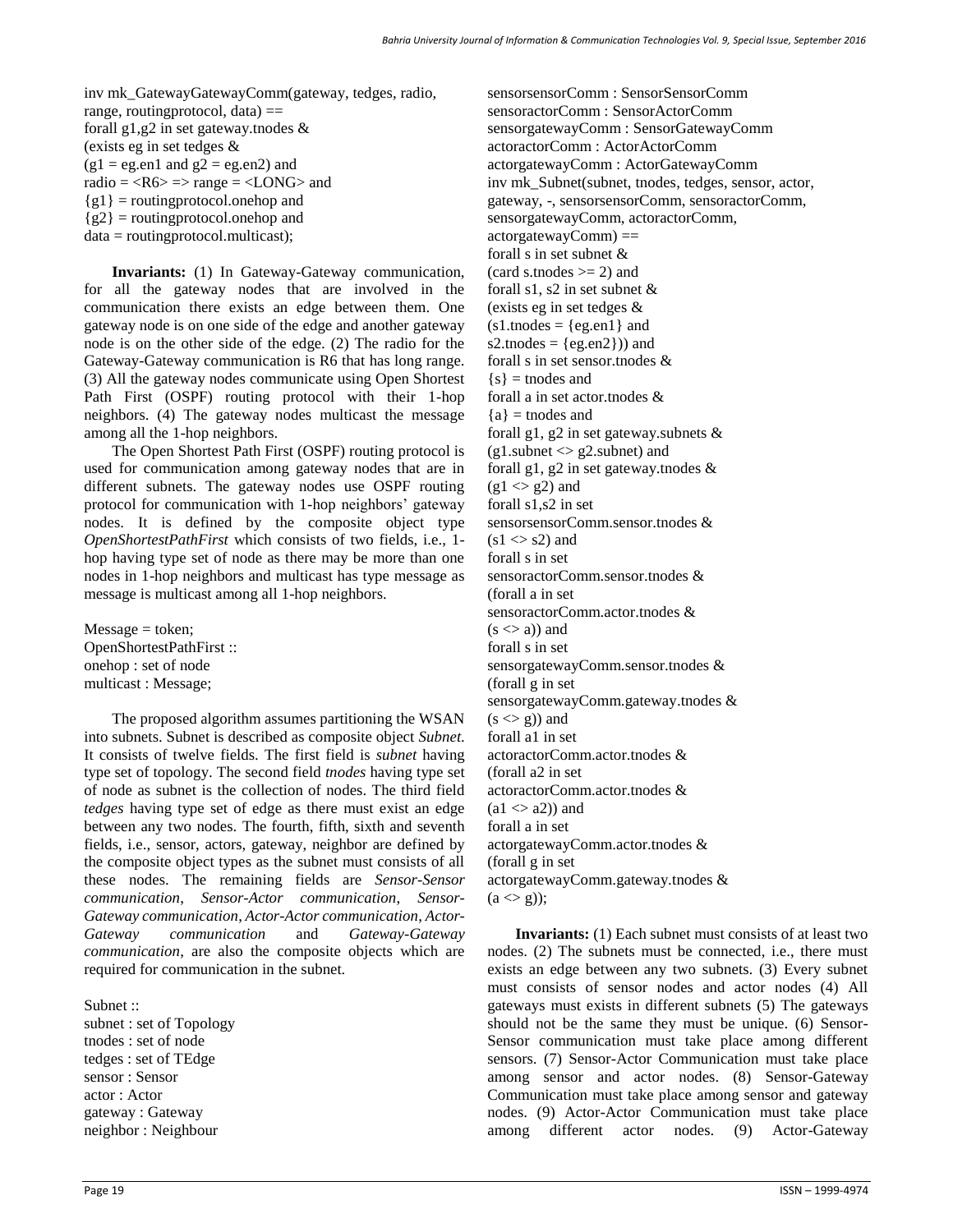Communication must take place among actor and gateway nodes.

The composite object Sensor is defined by thirteen fields. The first field *id* is the sensor identifier. The second field *subnets* is defined, as sensors must exists in a subnet. The third field *tnodes* describes all sensors are the nodes. The fourth field *pwr* describes the status of power of the sensor. The fifth field *sstate* describes the sensor state which may be ok or not ok. The sixth field *information* is used for storing information about events. The seventh field *sneighbours* is required for the communication of sensors with their neighbors. The eighth field *sconnectivity* is required to analyze the connectivity status of sensors. The ninth field *radio* is required as sensors use radios for communication. The tenth field *range* describes that the radio of sensors has certain range in which sensors can communicate. The remaining three fields, i.e., *sensor-sensor communication*, *sensor-actor communication*, *sensor-gateway communication* are defined by the composite objects as sensors communicate with each other as well as with actors and gateway nodes.

 $Pwr = \langle HIGH \rangle | \langle LOW \rangle;$ SState = <SOK> | <SNOTOK>; Data=token; NConnectivity = <NCONNECTED> | <NDISCONNECTED>; Sensor :: id : node subnets : set of Subnet tnodes : set of node pwr : Pwr sstate : SState information : set of Data sneighbours : set of node sconnectivity : NConnectivity radio : Radios range : Range sensorsensorComm : SensorSensorComm sensoractorComm : SensorActorComm sensorgatewayComm : SensorGatewayComm inv mk Sensor(-, subnets, tnodes, pwr, sstate, information, sneighbours, sconnectivity, radio, range, sensorsensorComm, sensoractorComm, sensorgatewayComm) == forall s in set subnets &  $(s.tnodes = to.)$  and  $pwr =  and$ sstate  $=$  <SOK> <=> information  $=$  { } and sstate =  $\langle$ SNOTOK> $\langle$ => information  $\langle$ } and  $s$ connectivity =  $\langle NCONNECTED \rangle \langle \Rightarrow$ sneighbours  $\ll$  { } and sconnectivity = <NDISCONNECTED> <=> sneighbours  $= \{ \}$  and radio  $=$  <R1>  $=>$ sensorsensorComm.radio  $=$  <R1> and range  $=$  <SHORT> and radio  $=$  <R2>  $\Rightarrow$ sensoractorComm.radio = <R2> and range = <SHORT> and

radio  $=  = >$ sensorgatewayComm.radio  $=$  <R3> and range  $=$  <SHORT>;

**Invariants:** (1) All subnets must employ sensor nodes. (2) Sensors have low power with respect to actors. (3) Sensors detect events from the environment. If the sensor state is ok then it contains no information. (4) But if the sensor state is not ok then the sensor has information about the detected event. (5) For sensor-sensor communication radio R1 is used which has short range. (6) For sensor-actor communication radio R2 is used which also has short range. (7) For sensorgateway communication radio R3 is used which also has short range.

The composite object *Actor* combines the types for actor identifier, criticality type, power, backup, nodes, neighbors, connectivity, subnets, radio, range, sensor-actor communication, actor-actor communication and actorgateway communication. An actor is identified by its identifier. The criticality type is required to know whether the actor is critical or non-critical. An actor must have some power. The backup is required for critical actor. Actors are the set of nodes. As actors communicate with neighbor nodes that's why neighbors information is required. The connectivity status of the actors is stored in connectivity field. The field subnet describes actors must exist in a subnet. The field radio is required as actors use radios for communication. The radio has certain range in which actors can communicate. The remaining three fields i.e., sensor-actor communication, actor-actor communication and actor-gateway communication are the composite object types as actors communicate with each other as well as with sensor and gateway nodes.

Criticality = <CRITICAL> | <NONCRITICAL>; Actor :: id : node actype : Criticality pwr : Pwr backup : Neighbour tnodes : set of node aneighbours : set of Neighbour aconnectivity : NConnectivity subnets : set of Subnet radio : Radios range : Range sensoractorComm : SensorActorComm actoractorComm : ActorActorComm actorgatewayComm : ActorGatewayComm inv mk\_Actor(id, actype, pwr , backup, tnodes, aneighbours, nconnectivity, subnets, radio, range, sensoractorComm, actoractorComm, actorgatewayComm) ==  $active =  \Rightarrow$ card aneighbours >= 2 and  $active =$  => card aneighbours < 2 and pwr = <HIGH> and backup.type  $=$  <ACTOR> and exists nr in set aneighbours &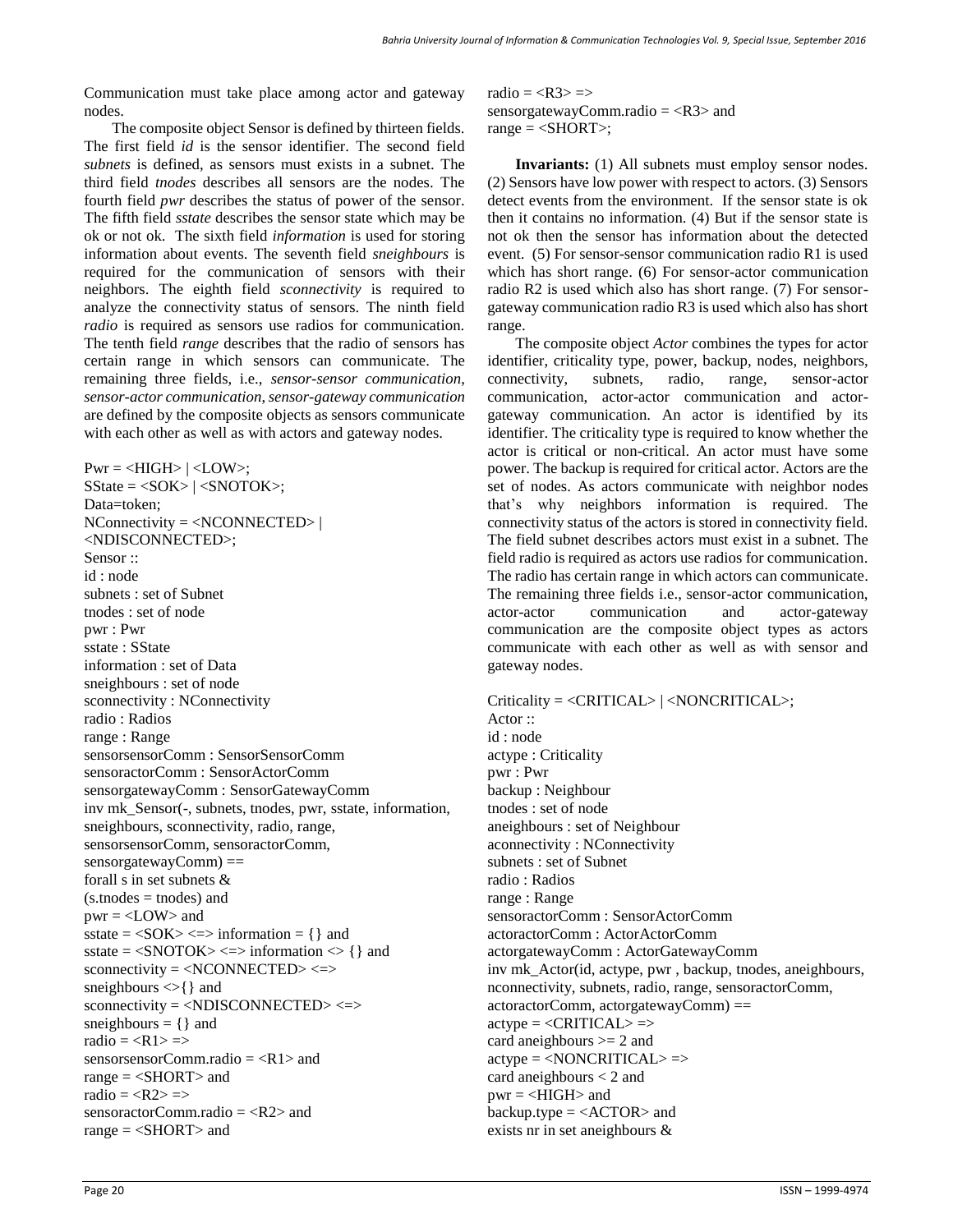nr.neighbour = backup.neighbour and backup.pwr  $=$  <HIGH> and backup.criticality = <NONCRITICAL> and backup.criticality <> <NONCRITICAL> => backup.criticality =  $\langle$ CRITICAL $>$  and forall nr in set aneighbours & (nr.neighbour in set tnodes and backup.neighbour in set tnodes and card backup.neighbours >= card nr.neighbours) and backup.distance < nr.distance and nconnectivity = <NCONNECTED> <=> aneighbours  $\langle \rangle$  { } and nconnectivity = <NDISCONNECTED> <=> aneighbours  $= \{\}$  and forall s in set subnets &  $(s, t)$  nodes  $=$  thodes and s.gateway.id  $=$  id) and radio  $=$  <R2>  $\Rightarrow$ sensoractorComm.radio  $=$  <R2> and range  $=$  <SHORT> and radio  $=$   $\Rightarrow$ actoractorComm.radio = <R2> and range  $=$  <LONG $>$  and radio  $=$   $\Rightarrow$ actorgatewayComm.radio = <R5> and range  $=$  <LONG>;

**Invariants:** (1) An actor must have high power. (2) If the actor has two or more than two neighbors then it is critical, non-critical otherwise. (3) The critical actor requires backup which must be an actor. The backup for the critical actor is selected according to the following procedure. (4) The backup actor must have high power. (5) The non-critical actor is preferred for the backup of the critical actor. (6) The critical actor is selected for backup if non-critical actor is not found among neighbors. (7) The selection of the backup must be from its neighbors. (8) Strongly connected and least distance actor is preferred for backup. (9) The connectivity status of the actor node is checked using neighbors' information if it is a non-empty set then the node is connected otherwise disconnected. (10) Every subnet must consists of actor nodes. (11) In every subnet the gateway must be an actor. (12) For sensor-actor communication radio R2 is used which also has short range. (13) For actor-actor communication radio R4 is used which has long range. (14) For actor-gateway communication radio R5 is used which also has long range.

Neighbor is described as a composite object *Neighbour* having six fields. First field is the neighbor identifier. Second field *neighbours* is the set of nodes. Third field type describes the neighbor of the node can be sensor, actor or gateway node. Fourth field *criticality* is needed for assigning backups. The remaining two fields, i.e., power and distance are also required to assign backups.

 $Type =  |  |$ ; Neighbour :: neighbour : node neighbours : set of node type : Type

 criticality : Criticality distance : nat pwr : Pwr;

The composite object Gateway combines the types for actor, id, power, type, backup, subnets, nodes, neighbors, connectivity, distance, radio, range, sensor-gateway communication, actor-gateway communication and gatewaygateway communication. Gateway node must be actor node. It must have unique identifier. The gateway node must have power. The type field records criticality status of the gateway node. Backup is required for the gateway nodes which is selected from neighbors within the subnet. The field subnets is used as every subnet employs gateways. The field nodes is used as all gateways are the nodes. The field neighbors records the set of neighbors that are connected with the gateway node. The field connectivity is required to record the connectivity status of the gateway node. The field distance has type natural number which records the distance of gateway node from its neighbors. The field radio is required as gateways use radios for communication. The radio has certain range in which gateways can communicate. The next three fields i.e., sensor-gateway communication, actorgateway communication and gateway-gateway communication are the composite object types as gateways communicate with each other as well as with sensor and actor nodes. The last field routing protocol is the Open Shortest Path First (OSPF) routing protocol which is used for communication among gateway nodes that are in different subnets.

Gateway :: actor : Actor id : node pwr : Pwr gtype : Criticality backup : Neighbour subnets : set of Subnet tnodes : set of node gneighbours : set of Neighbour gconnectivity : NConnectivity distance : nat radio : Radios range : Range sensorgatewayComm : SensorGatewayComm actorgatewayComm : ActorGatewayComm gatewaygatewayComm : GatewayGatewayComm routingprotocol : OpenShortestPathFirst inv mk\_Gateway(-, -, pwr, gtype, backup, -, tnodes, gneighbours, nconnectivity, distance, radio, range,sensorgatewayComm, actorgatewayComm, gatewaygatewayComm, -)

 $pwr =  and$  $g$ type =  $\langle \text{CRITICAL} \rangle$  =  $>$ card gneighbours >= 2 and  $gtype = \langle NONCRITICAL \rangle$  => card gneighbours < 2 and backup.type  $=$  <ACTOR> and

 $=$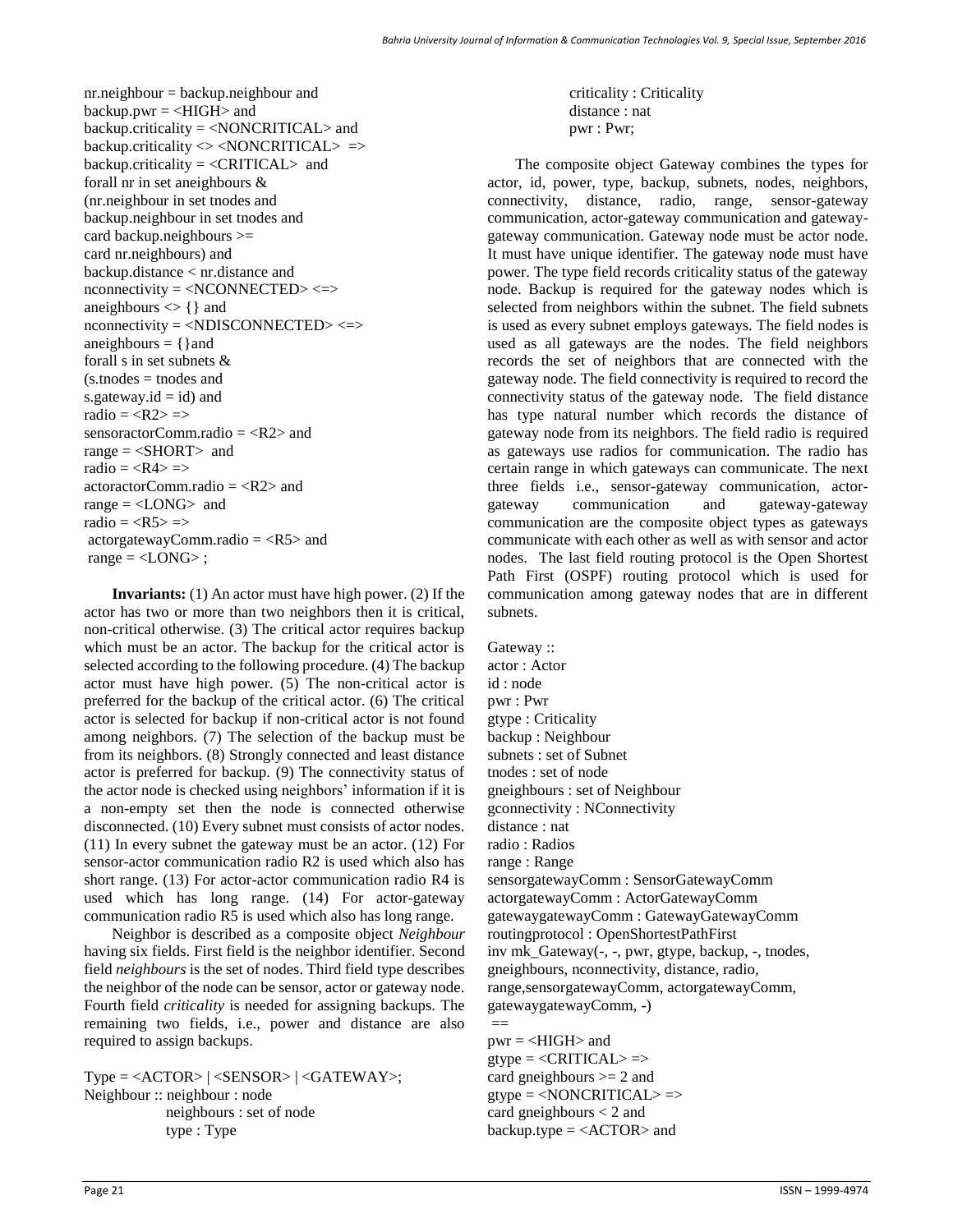backup.pwr = <HIGH> and exists nr in set gneighbours & nr.neighbour = backup.neighbour and card gneighbours >= card nr.neighbours and distance <= nr.distance and forall nr in set gneighbours & (nr.neighbour in set tnodes and backup.neighbour in set tnodes and card backup.neighbours >= card nr.neighbours) and backup.distance <= nr.distance and nconnectivity = <NCONNECTED> <=> gneighbours  $\langle \rangle$  { } and nconnectivity = <NDISCONNECTED> <=> gneighbours  $= \{ \}$  and radio =  $\langle R3 \rangle$  => sensorgatewayComm.radio  $=$  <R3> and range  $=$  <SHORT> and radio  $=  = >$ actorgatewayComm.radio  $=$  <R5 $>$  and range  $=$  <LONG> and radio =  $\langle R6 \rangle$  => gatewaygatewayComm.radio =  $\langle R6 \rangle$  and range =  $\langle LONG \rangle$ ;

**Invariants:** (1) The gateway node must have high power. (2) Gateway node must have high degree. (3) Gateway node must communication first with the other subnet gateway node that has least distance. (4) If the gateway node has two or more than two neighbors then it is critical otherwise noncritical. (5) Backup that is required for the gateway node must be actor node. (6) The backup of gateway node must have high power. (7) The selection of backup of gateway node must be from its neighbors. (8) Backup of gateway must have high degree. (9) The backup node must have least distance from the gateway node as compared to other neighbors. (10) If neighbors of gateway node are non-empty then the gateway node is connected otherwise disconnected. (11) For sensorgateway communication radio R3 is used which has short range. (12) For actor-gateway communication radio R5 is used which has long range. (13) For gateway-gateway communication radio R5 is used which also has long range.

# VI. MODEL ANALYSIS

The model analysis of the proposed algorithm is done through VDM-SL Toolbox. The formal specification of the proposed algorithm has been analyzed by syntax/type checker, C++ Code generator and pretty printer which reported no errors in the specification as shown in Fig. 4. Syntax checker checks that the developed specification is according to the syntax of VDM-SL. The type checker checks the correct use of data types. The C++ code generator generates the equivalent code in C++. The pretty printer facilitates the analysis of inconsistencies. The dynamic checking is also enabled for checking run time errors. The integrity properties of the specification are generated through integrity examiner which are evaluated to true which shows the correctness of the specification. The results are shown in Table I.

### TABLE 1. RESULTS

| Composite objects, State,<br><b>Functions and Operations</b> | <b>Syntax</b><br><b>Check</b> | Type<br><b>Check</b> | Pretty<br><b>Printer</b> |
|--------------------------------------------------------------|-------------------------------|----------------------|--------------------------|
| Topology                                                     | Y                             | Y                    | Y                        |
| SensorSensorComm                                             | Y                             | Y                    | Y                        |
| SensorActorComm                                              | Y                             | Y                    | Y                        |
| SensorGatewayComm                                            | Y                             | Y                    | Y                        |
| Actor Actor Comm                                             | Y                             | Y                    | Y                        |
| ActorGatewayComm                                             | Y                             | Y                    | Y                        |
| GatewayGatewayComm                                           | Y                             | Y                    | Y                        |
| OpenShortestPathFirst                                        | Y                             | Y                    | Y                        |
| Subnet                                                       | Y                             | Y                    | Y                        |
| Sensor                                                       | Y                             | Y                    | Y                        |
| Actor                                                        | Y                             | Y                    | Y                        |
| Neighbour                                                    | Y                             | Y                    | Y                        |
| Gateway                                                      | Y                             | Y                    | Y                        |



Fig. 4 Model Analysis through VDM-SL Toolbox VII. CONCLUSION

This paper presents an energy efficient model of Subnet-Based Communication algorithm in WSANs for critical systems. Subnet-Based Communication (SBC) algorithm pursued WSAN and partitions into subnets. It proactively